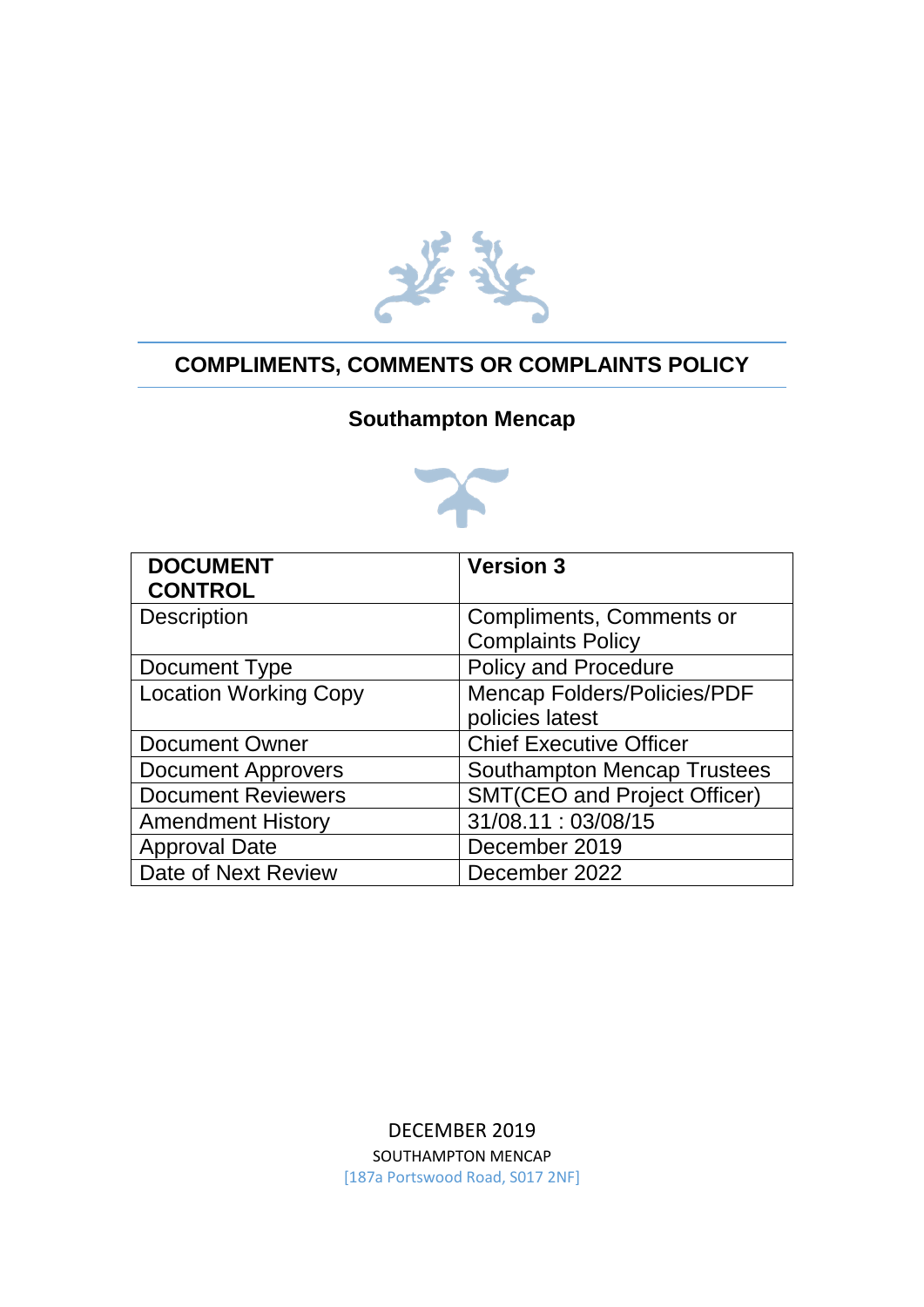

#### **Rationale**

To identify a clear statement of procedure to assist individuals wishing to make a compliment, comment or complaint about any aspect of a service received from or connected to Southampton Mencap.

Southampton Mencap aims to provide high quality services to its members and individuals seeking information, advice and support with the best possible service. We encourage comments on our services and welcome suggestions for improving them.

We recognise that from time to time there may be occasions when someone may feel that the quality or level of service provided does not meet their expectation or falls short of what they could reasonably expect.

We welcome this feedback and encourage staff to do their best to ensure that positive changes are made so that the complaint does not arise again in the future from that person or any other person in the same position.

We will in the first instance aim to resolve concerns on an informal basis although we will record all concerns as part of the process to continuously improve our services.

We consider all comments, positive and negative, helpful for our future planning. Anyone dissatisfied about the standard of our service or the actions or lack of action taken by Southampton Mencap should tell us. We take expressions of dissatisfaction seriously, whether they take the form of a comment or a complaint and we are committed to dealing with them fairly and efficiently.

Our staff may treat any concern expressed by a service user, a family member, a staff member, or any other stakeholder (such as a funder or provider) as an item to be recorded and used as a mechanism by which to improve services. Staff may ask for more information about the complaint or comment made. When the person making the comment or complaint wishes a formal approach to be taken (i.e. they understand that they are making a complaint under this procedure) and they would like a response to their concern, we will follow the process set out below. Staff will encourage our service users and other stakeholders to make their comments and complaints official (whether verbally or in writing/email) in order to make sure that all genuine concerns are properly investigated.

We will review every concern expressed internally, even where the person expressing it does not wish it to be formally investigated and does not require written feedback, in order to assess what adjustments may be needed to our service. We will make sure that anyone attending our

Compliment/Comment/Complaint Policy – Dec. 2019 Next review December 2022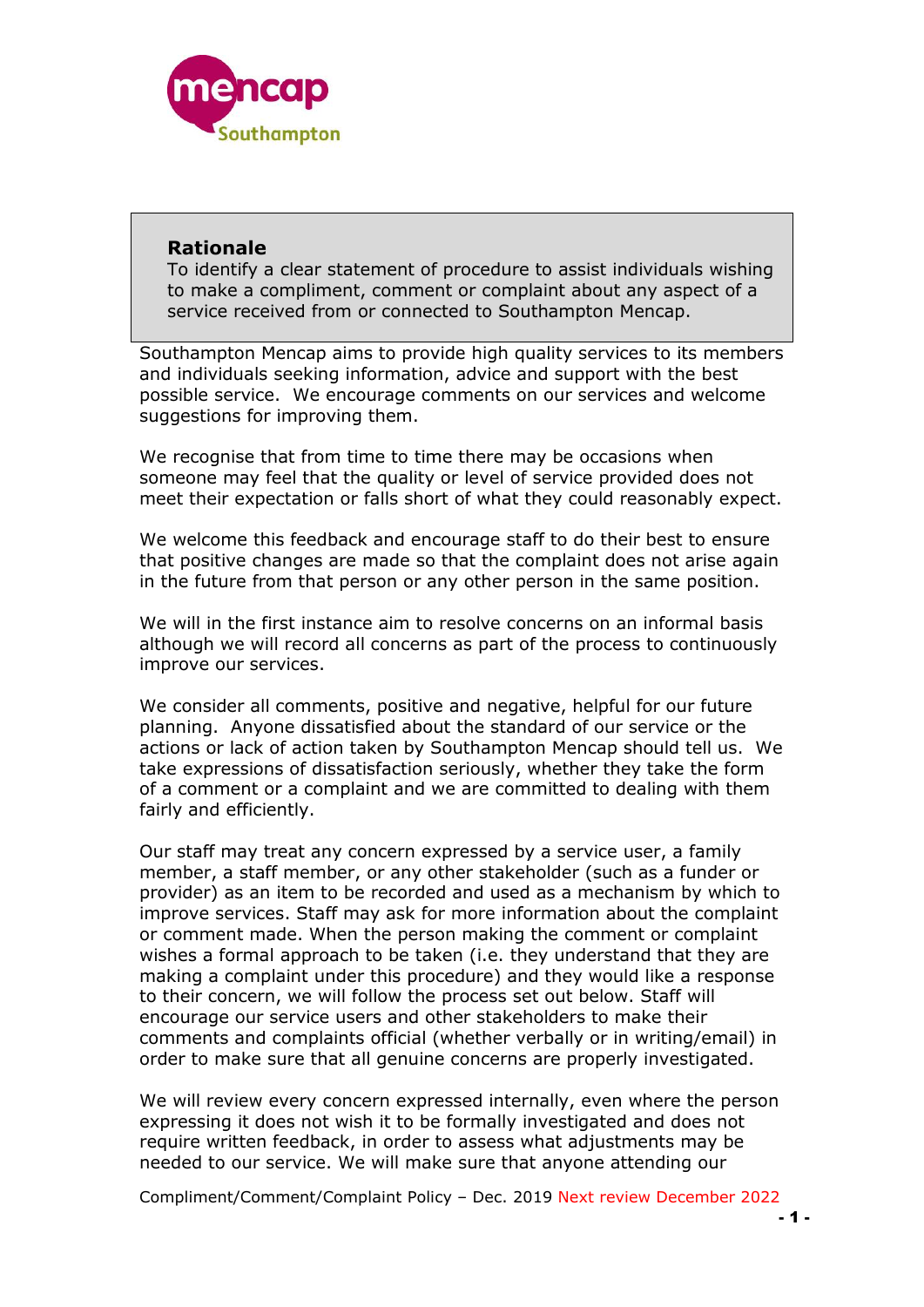

activities are supported to make a complaint, comment or suggestion by ensuring posters are present at our premise-based clubs and activities showing how further information can be found about making a complaint.

We would also like to know of the times people are happy with the service provided by us and wish to say thank you or have a suggestion which enables us to further improve what we do.

By inviting comments and encouraging feedback, we aim to ensure that services are continually reviewed so they meet the needs of users.

## **Do I need to put the complaint in writing?**

Not at first. You can talk informally to a member of staff or the Chief Executive Officer, but if you find your complaint is not easily sorted out then it would be better to get it down on paper.

#### **How quickly will you sort things out?**

We will attempt to put things right informally as soon as possible or within 10 working days.

If it is not possible to achieve this, then we will try to sort out the problem as soon as we can arrange for members of the Mencap Management Board to meet, usually within a maximum of 21 working days.

#### **Southampton Mencap has a three stage process to deal with complaints.**

#### **Stage 1**

It is hoped that any problems or complaints received from a parent, carer, member or person using the services provided by Southampton Mencap can be dealt with informally at source.

- First of all discuss your concerns with a member of staff, e.g. office staff or Club/Scheme Supervisor, who will deal with your complaint and inform you of the outcome as soon as possible.
- If a member of staff is not available or the problem has not been resolved to your satisfaction then you can discuss the issue directly with the Mencap Chief Executive Officer, who can be contacted on **023 8058 4088**. Alternatively e mail [admin@southamptonmencap.co.uk](mailto:admin@southamptonmencap.co.uk)

If you are unhappy with the outcome at stage one, you can follow the process in Stage 2 if you wish to take the matter further.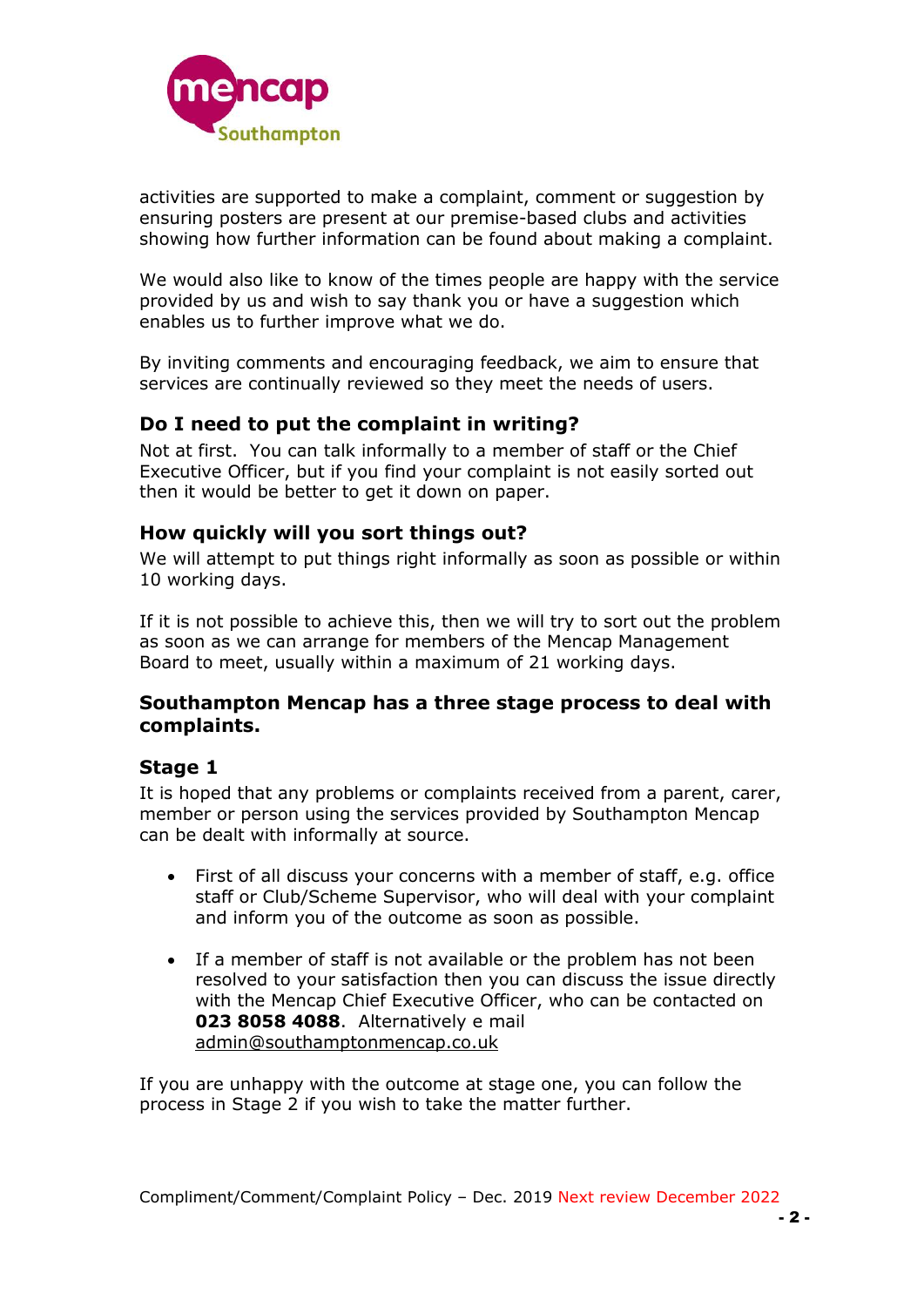

**Stage 2** Submit your complaint in writing to:-

> The Chief Executive Officer Southampton Mencap 187a Portswood Road Southampton, SO17 2NF

Explain why you are still unhappy with the outcome and the Chief Executive Officer, who has overall responsibility for dealing with complaints, will review the way your complaint has been investigated and the outcome on your behalf.

You will receive a full response within 10 working days. If, for any reason it may take longer we will let you know.

### **Stage 3**

If the problem remains unresolved to your satisfaction then you can request that the Mencap Management Board take up the issue on your behalf. To arrange this you will need to contact the Mencap Chairperson in writing at the Mencap address given above.

Following the meeting of the Mencap Management Board and their subsequent investigation, you will be sent a written record of the outcome within a maximum of 21 working days.

If the complainant is not satisfied with the decision of the panel, information on outside organisations, independent of Southampton Mencap, will be offered. Depending on the nature of the complaint, this could be the Local Health Authority, Southampton City Council, or another appropriate body. We will provide the complainant with the name and contact details of someone to contact in the relevant organisation who will review your complaint.

#### **Records**

Southampton Mencap will keep a log of all complaints, comments, suggestions and compliments at the Southampton Mencap office and every complaint will be placed on the agenda at our Trustee Meetings. We will include a summary of complaints in our Annual Report in the form of **'***you said…, we did.***..'**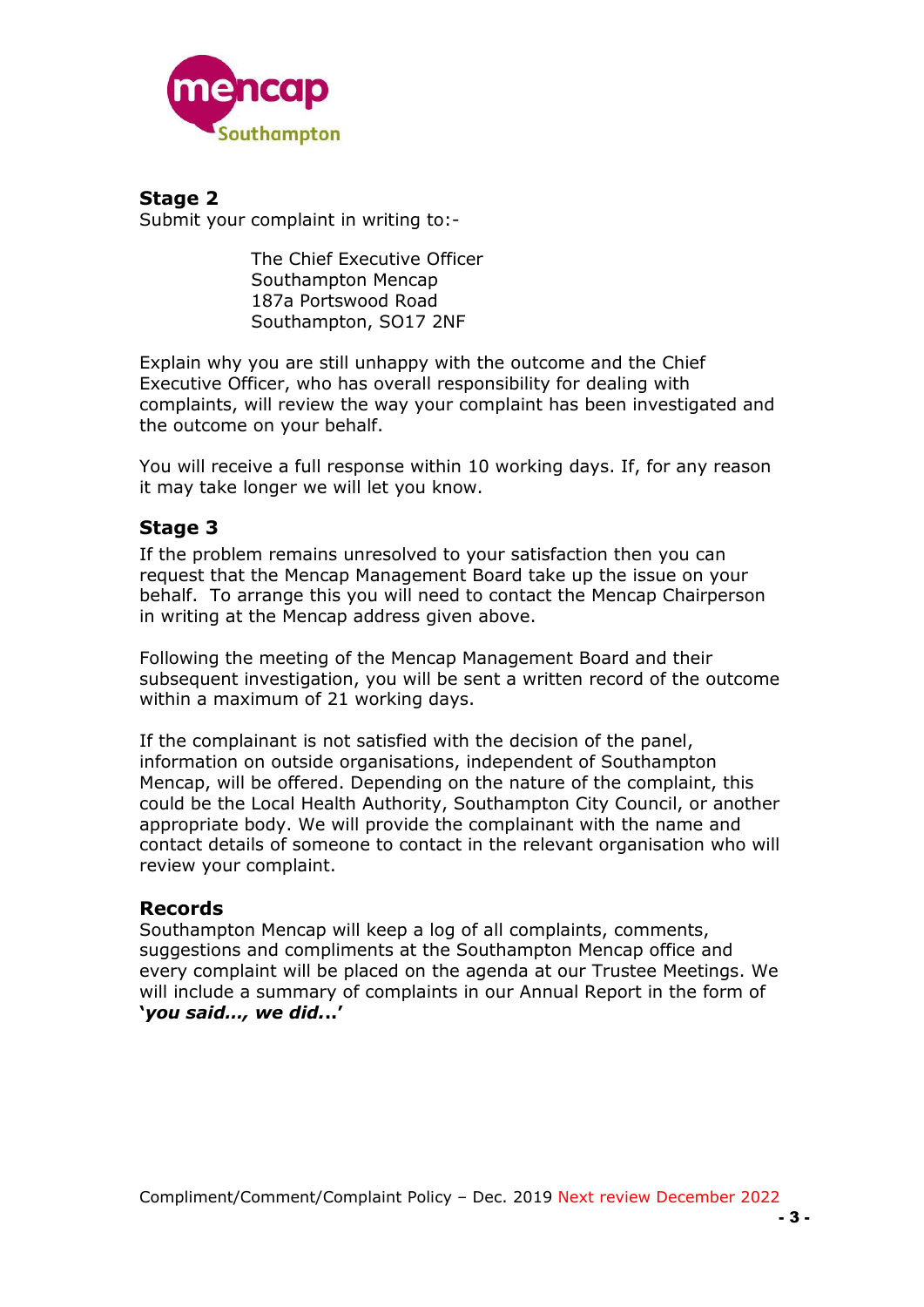

#### **Please use the attached compliment/comment/complaint form [Appendix 1] if you would like to make any of the following:-**

## **Compliment or Comment**

May be positive or negative comments which will be acknowledged and communicated within Southampton Mencap.

Action will be taken to follow up formal concerns with the relevant people.

You can make a compliment, comment or complaint by:

- Completing the attached form
- Requesting a Compliment/Comment/Complaints form by:
	- o E mail [admin@southamptonmencap.co.uk](mailto:admin@southamptonmencap.co.uk)
	- o Via our website [www.southamptonmencap.org](http://www.southamptonmencap.org/)
	- o By phone 023 8058 4088
	- o In person from the Mencap Centre

#### **Compliment or Comment**

We are always pleased to receive compliments about our service and will make sure these are passed on to the relevant line manager or supervisor. When we receive a comment about any aspect of our service we will review this to identify how we can improve the way we work.

### **Complaint**

This is a more formal registration of dissatisfaction to which the Chief Executive Officer or the Chair of Trustees will respond.

A complaint can be many things. Possible scenarios are listed below. For example when you are dissatisfied about:

- The standard of service received from Southampton Mencap
- Our response to a request for service
- Our actions
- The behaviour of a member of staff
- Harassment, bias or unfair discrimination we promise to investigate and seek to put right any unfairness or unfair discrimination. If you feel that you have been treated unfairly in any way whilst accessing our services, please let us know so that we can seek to resolve the situation.

If you require any further information then please contact the Mencap Chief Executive Officer or the Chairman of the Board on **023 8058 4088** or write to:- **Southampton Mencap, 187a Portswood Road, SO17 2NF**